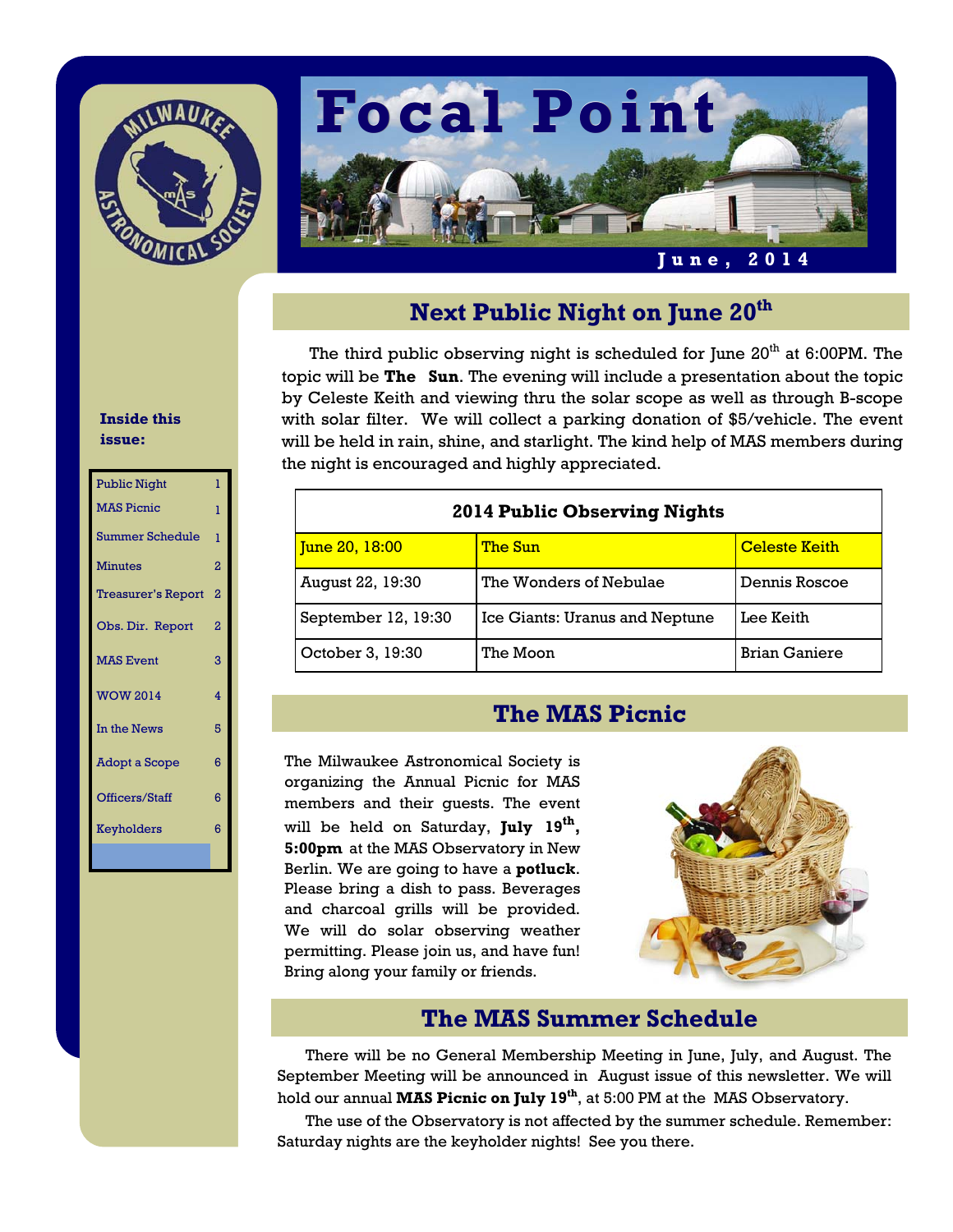### **Page 2**

# **Treasurer's Report**

The MAS has spent \$3638.09 on insurance, utility bills, magazine subscriptions, speaker fee, and well pump replacement.

 The income from Membership fees, Public Night parking donations, and Observatory tours was \$552.

 Currently the checking account balance is at \$2540.44. The Endowment Found is at \$83963.90.

> Respectfully Submitted, Russell Chabot, Treasurer

# **Observatory Director's Report**

 We had a successful work party on April 19<sup>th</sup> clearing the parking area. Thanks to Scott, Tamas, Lee, Jill, & Frank. Scott fixed the outlet at the sign in the parking lot so we could have lighting during the open house nights.

 We have "un" winterized the bathrooms. We have to look at the roofing issues with the Z Dome and the back garage.

 We had tour of the observatory by scout group on April 22<sup>nd</sup> and a UWW student group on May 4<sup>th</sup> headed by Paul Borchardt.

 Paul Borchardt has a proposal for modifying the A-Scope to accommodate a planetary camera.

 On the **website** we instituted an online Membership Application Form. Right now we are working to allow online payments (including credit cards) through PayPal. It will be a fee of  $2.2% + $0.30$  per transaction. So, on a \$46 membership, it is \$1.31.

> Respectfully Submitted, Gene Hanson, Observatory Director

# **Meeting Minutes**

**Held** on May  $17<sup>th</sup>$  at the MAS Observatory, New Berlin. The meeting was called to order at 8:05 PM by President, Scott Jamieson.

**Minutes** of the April General Membership Meeting, were read by Secretary and approved.

**Treasurer's Report** was read by Treasurer, Russell Chabot. Copy attached.

**Observatory Director's Report -** was read by Gene Hanson Observatory Director. Copy attached.

**Membership Committee -** Family membership applications of Randal D. Harteau and Scott Ries were accepted by the Board of Directors.

#### There was no **Old Business** .

**New Business** - Summer projects: to make the 10" LX200 scope, that has a goto capability available for broader membership and public for visual observation; to purchase a planetary camera and convert the A-scope into a planetary imager; replace the chain lock with a combination lock to eliminate the need for yard key.

**Election** - Brian Ganiere on behalf of the Nomination Committee announced that 4 positions in the Board of Directors have expired. John Hammetter, Agnes Keszler, and Tamas Kriska are eligible and nominated for reelection. One nomination arrived from the floor: Dennis Roscoe. All nominations were accepted. The Members that were present elected John Hammetter, Agnes Keszler, Tamas Kriska, and Dennis Roscoe into the Board of Directors for 3 years.

The Board elected the following officers:

President - Scott Jamieson

Vice President - Brian Ganiere

Treasurer - Russell Chabot

Secretary - Agnes Keszler

The meeting was adjourned at 9:12 PM.

Respectfully Submitted, Agnes Keszler, Secretary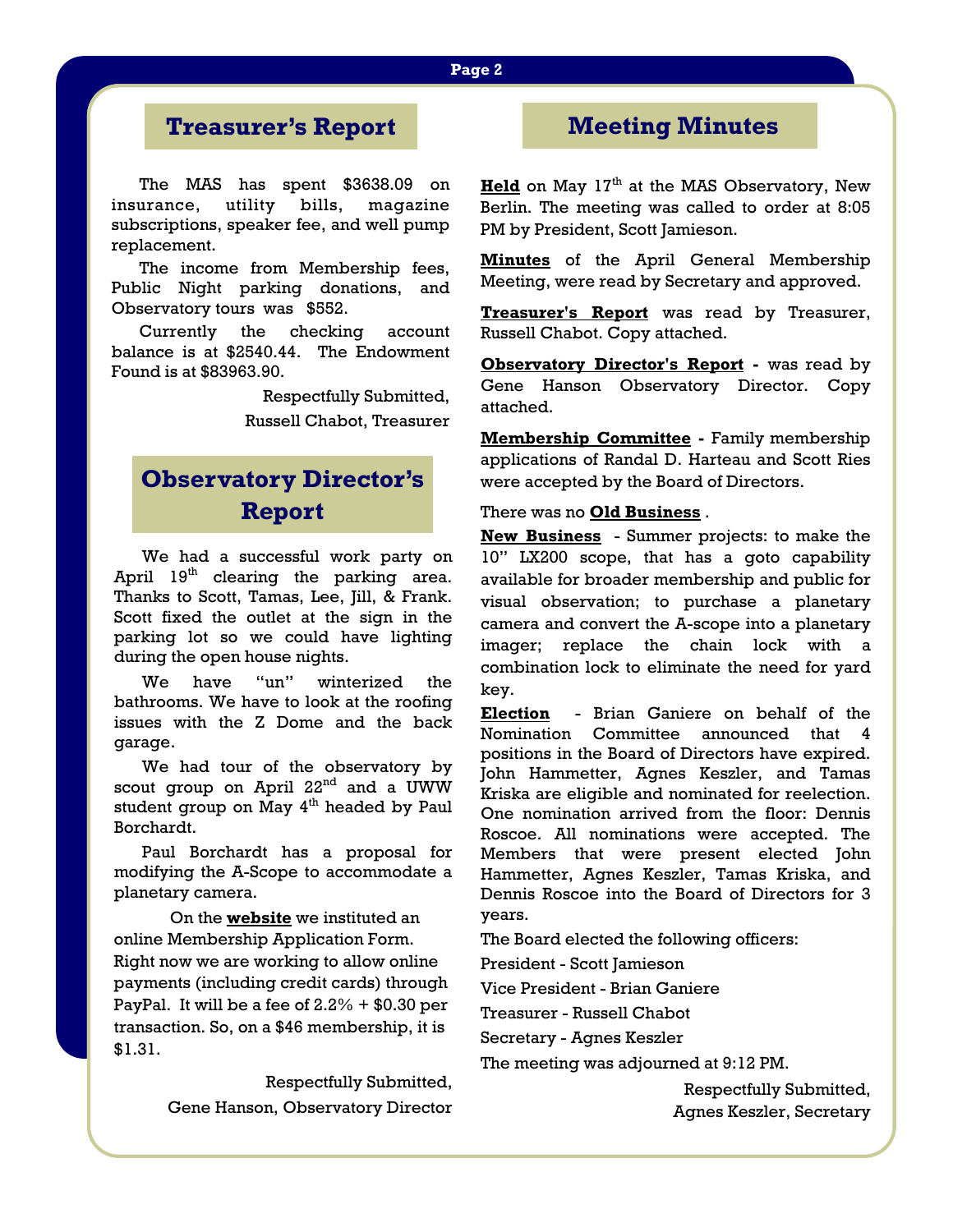## **MAS Event**

# **The May 23dr Public Night**

The second public observing night was held on May 23. Topic was the Red Planet: Mars. The evening started with a presentation about the topic by Sue Timlin. The Quonset hut was too small to accommodate the large crowd, so Sue had to repeat her presentation.



 The sky was perfectly clear and the guests had a chance to see the Jupiter, Mars and Saturn thru different telescopes. Some deep sky objects were shown to those who stayed till complete darkness. We collected \$223 parking donations from 45 cars. About 120 visitors attended the event.

 Later that night the highly anticipated meteor show (possibly even a storm) was a big disappointment. It produced almost no meteors. The Earth was passing through for the first time a debris field left by Comet 209P/Linear and no one knew how rich or sparse it could be. Conclusion: sparse.

 The following members were present: Shaunavon Blackmore, Paul Borchardt, Lee and Celeste Keith, Russell Chabot, Frank Evans. Brian Ganiere, Christopher Guest, Scott Jamieson, Frank Kenney, Agnes Keszler, Tamas Kriska, Kevin McCarthy, Jill Roberts, Lana Silke, Mike Smiley, and Sue Timlin. Thank you all!





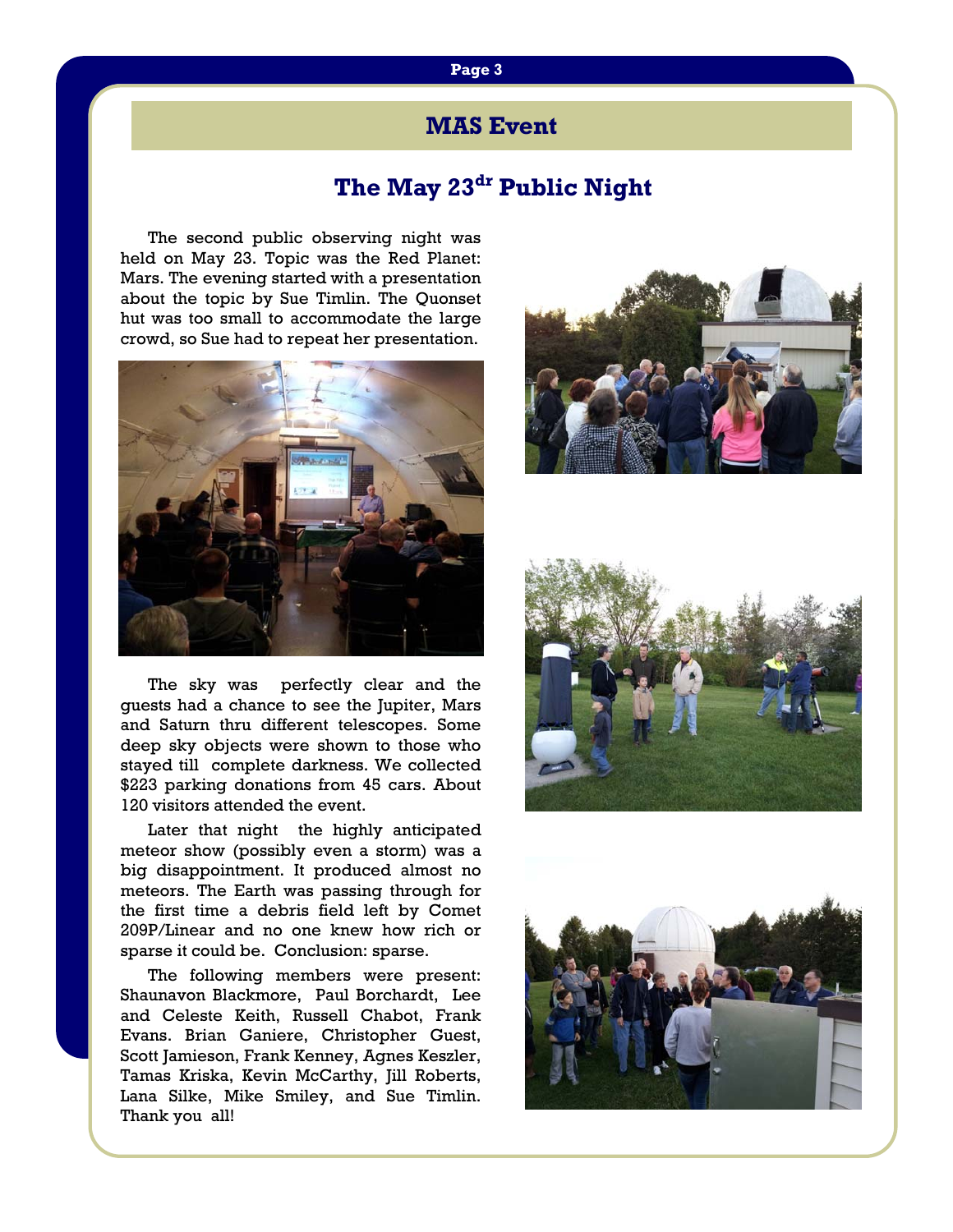## **MAS Attends the 2014 WOW**

This year the annual Wisconsin Observers Weekend hosted by the Northeast Wisconsin Stargazers **(**NEWSTAR) astronomical club was held from Thursday, May 29 to Sunday, June 1 in the Hartman Creek State Park just west of Waupaca. The WOW reserved all five group -campsites so that the evening observing environment is white light free and as dark as possible. Despite



the annoyingly large light domes of Waupaca from east and Stevens Point from northwest the sky was whole lot darker than what we have in New Berlin. Some constellations were hard to recognize in the sea of stars. Some brighter deep sky objects shined as headlights. The spiral arms of the Whirlpool galaxy could be resolved, as well as many details on the Milky Way.

 Lana Silke, Lee Keith and Dan Yanko spent both Thursday and Friday nights observing, while Paul Borchardt, Agnes



Keszler and Tamas Kriska joined them on Friday. We had two perfectly clear nights before the clouds moved in on Saturday evening. There were about 30participants with telescopes on each of the five campsites. Some families were new to WOW so Dan and Lee gave them a tour of the night sky.

On Saturday we had an ice cream social

with drawing for many door prizes. Major prizes were planetary camera, a small telescope and a set o f O r i o n eyepieces. Dan won a \$25 gift card to Fleet Farm, Lee



won a similar value gift card to an astronomical supply website. Agnes won a Moon Map.

 Everybody had a great time at 2014 Wisconsin Observers Weekend. Hopefully, next year the MAS will be represented by even higher number of members.

photos courtesy of Dan Yanko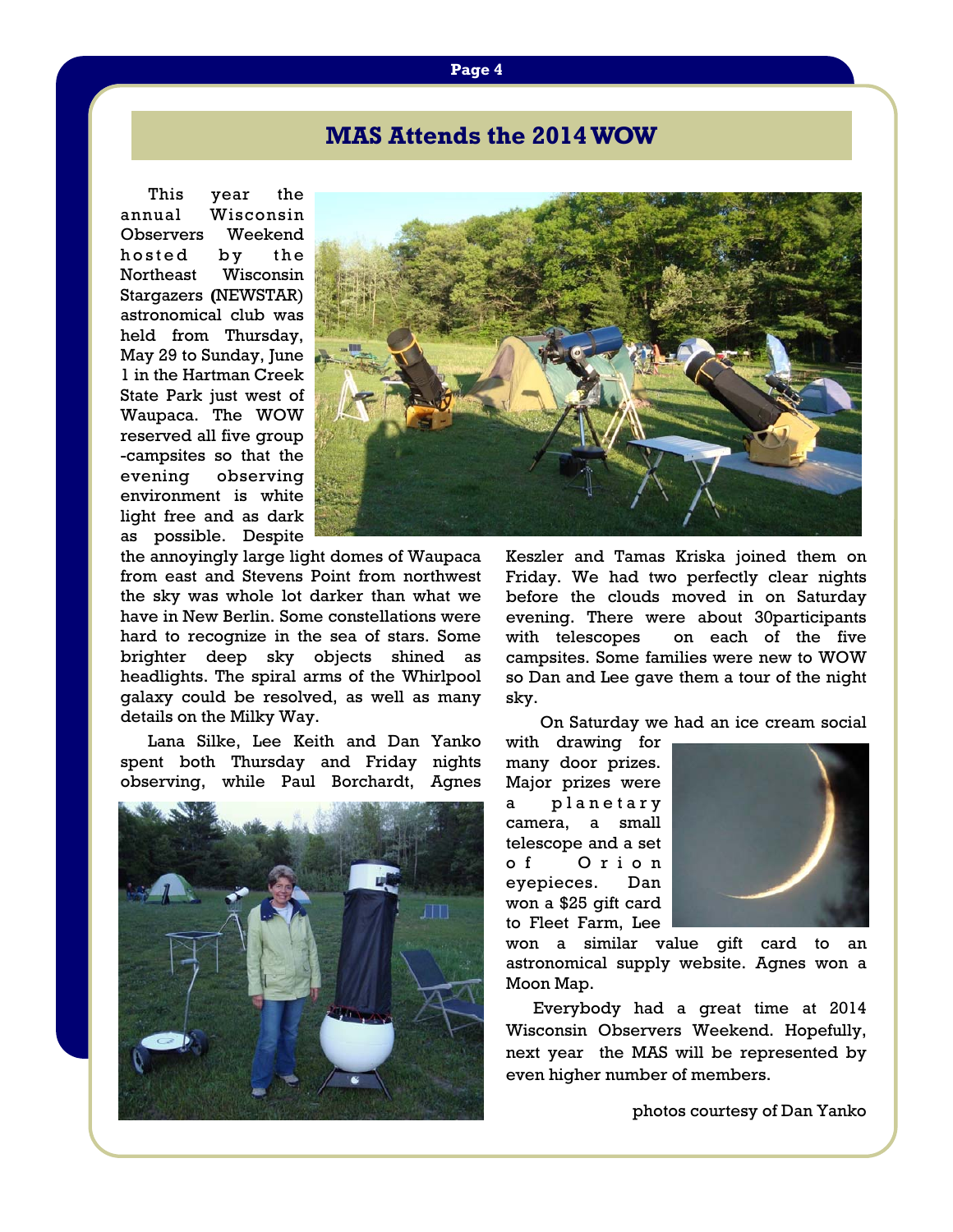# **In the Astronomical News**

## **Drying out the Moon?**

 For decades, planetary scientists and geologists assumed that the Moon was about the driest and dustiest place in the solar system. Then around 2010, a spate of independent observations from spacecraft and elsewhere uncovered

evidence of hydrogen in lunar rocks. Taking hydrogen as a proxy for water, the evidence suggested that ice might be buried at the lunar poles—and that indeed, the material from which the Moon formed might have been as wet as that which formed Earth.

 The lunar mineral richest in hydrogen is apatite. Apatite is attractive as a tracer of volatile elements in many environments because it appears in many rocks brought back by the *Apollo* astronauts, ranging from the relatively young lunar maria (lava seas) to the ancient highlands. Thus, apatite was regarded as a good tracer of hydrogen. Indeed, apatite was the *only* hydrous mineral in lunar samples.

 A new computational model of how apatite crystalizes, devised by Jeremy W. Boyce in the Department of Earth, Planetary, and Space Sciences at UC Los Angeles and four coauthors now indicates that apatite is a misleading indicator of water in the Moon.

 Boyce's model simulates how apatite crystalizes out of cooling molten lunar magma. Modeling revealed that during

fractional crystallization—in which newly formed crystals separate from the melt—apatite preferentially incorporates fluorine first.

*Boyce, UCLA*

 "Early-forming apatite is so fluorine-rich that it vacuums all the fluorine out of the magma, followed by chlorine," explained Boyce. "Apatite forming later doesn't see fluorine or chlorine and becomes hydrogen-rich because it has no choice."

 The model also makes specific testable predictions. For example, it predicts that apatite crystals grown at different times in the same magma should have different abundances of fluorine, chlorine, and hydrogen—abundance

> differences observed almost ubiquitously in lunar rocks. It also suggests that if crystallization is quick or diffusion slow, the core of a crystal should be rich in fluorine while its rim is fluorine-poor and hydrogen rich-zoning indeed observed in basalts brought back from *Apollo* missions 11, 12, and 14.

 Most importantly, the model demonstrates how apatite could form with orders of magnitude more hydrogen than expected from a melt actually having little water.

 Does this finding about apatite mean the Moon is as arid as thought before about 2010? Likely, no*.* Olivine crystals, which were some of the earliest-formed crystals in lunar volcanic glasses, point to a wet lunar interior, as does spectroscopic analysis of plagioclase crystals and other observations. What the finding does mean is that apatite—the most widely used method for estimating water in lunar rocks cannot be trusted.

#### *–Trudy E. Bell, M.A.*

The University of California High-Performance AstroComputing Center (UC-HIPACC), based at the University of California, Santa Cruz, is a consortium of nine University of California campuses and three Department of Energy laboratories (Lawrence Berkeley Laboratory, Lawrence Livermore Laboratory, and Los Alamos National Laboratory). UC-HiPACC fosters collaborations among researchers at the various sites by sponsoring an annual advanced International Summer School on AstroComputing (ISSAC), offering travel and other grants, co-sponsoring conferences, and drawing attention to the world-class resources for computational astronomy within the University of California system. More information appears at http://hipacc.ucsc.edu .

**Page 5** 



*Photomicrograph of Apollo 11 lunar sample 10044,644 maps density of its polished surface: denser materials reflect more electrons and look lighter gray. Pinkscale version of image highlights density variations for a crystal of apatite. Such variations would be expected had the crystal*  formed through fractional *crystallization—a process that ruins apatite's ability to record volatiles, including hydrogen. Credit: Jeremy*